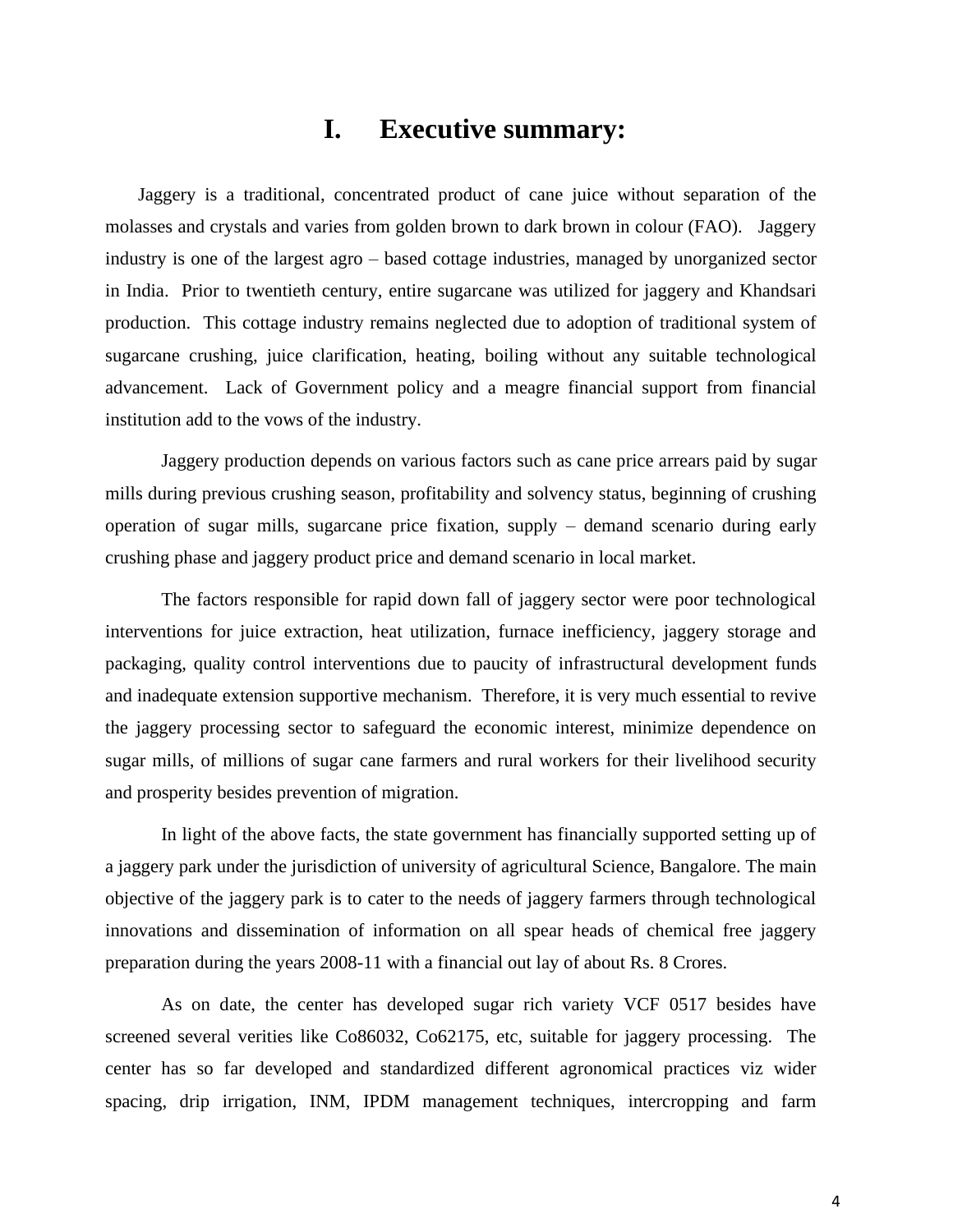mechanization. However, these technologies though highly beneficial and profitable in enhancing the yield and quality of cane suitable for jaggery processing, their spread or acceptance by the farmers is only to the tune of 15-20 per cent and there is a gap of 80-85 per cent. It is notable that the spread of variety VCF 0517 is very good and is fast spreading but still there is gap of 65-75 per cent.

The centre has created an opportunity for more scientific method of chemical free jaggery processing techniques for meeting the demands of growing population compared to chemically processed jaggery, which is not suitable for human consumption. But still, there is a greater demand in the market for chemical jaggery only because of its bright colour. While the chemical free jaggery is dull and golden brown colour, has no demand, on the contrary is priced higher because it has a selective buyers as it has high nutricical and medicinal value for human and also for animals consumption. The entire traders know the ill effects of chemical jaggery on Human health, they have failed to push the sale of the product i.e., chemical free jaggery only because of colour. Hence, there is a need for government intervention to ban the processing of chemical jaggery in the state of Karnataka keeping in view the health of the consumer.

The park has provided more importance on processing of the chemical free jaggery for its potential nutritional status and hygiene in processing of jaggery, which do fetch competitive price both in local and international markets which in turn facilitates to earn higher foreign exchange. The park scientists have extensively trained about 141 farmers and broadcasted 12 All India Radio Programmes in the area of sugarcane cultivation (Agro-technique) postharvest management of cane, juice extraction, processing of juice and hygienic jaggery processing without chemicals which has adequate demand from the farmers from almost all Taluks of Mandya district. However, the acceptance of Agro - techniques are highly encouraging as the majority of the farmers have seen the benefits of technology but they are slow moving. On the contrary, they have been well educated on the improved method of processing chemical free jaggery. Further, the acceptance of the technological innovations, starting from extraction, use of herbal clarificants, modernized and fuel efficient furnace, steel boiling pans to prevent caramalization, cooling pits with granite slab flooring and steel moulds etc,. Though accepted the benefit of these technologies their adoption is very low because of infrastructure development cost is very high.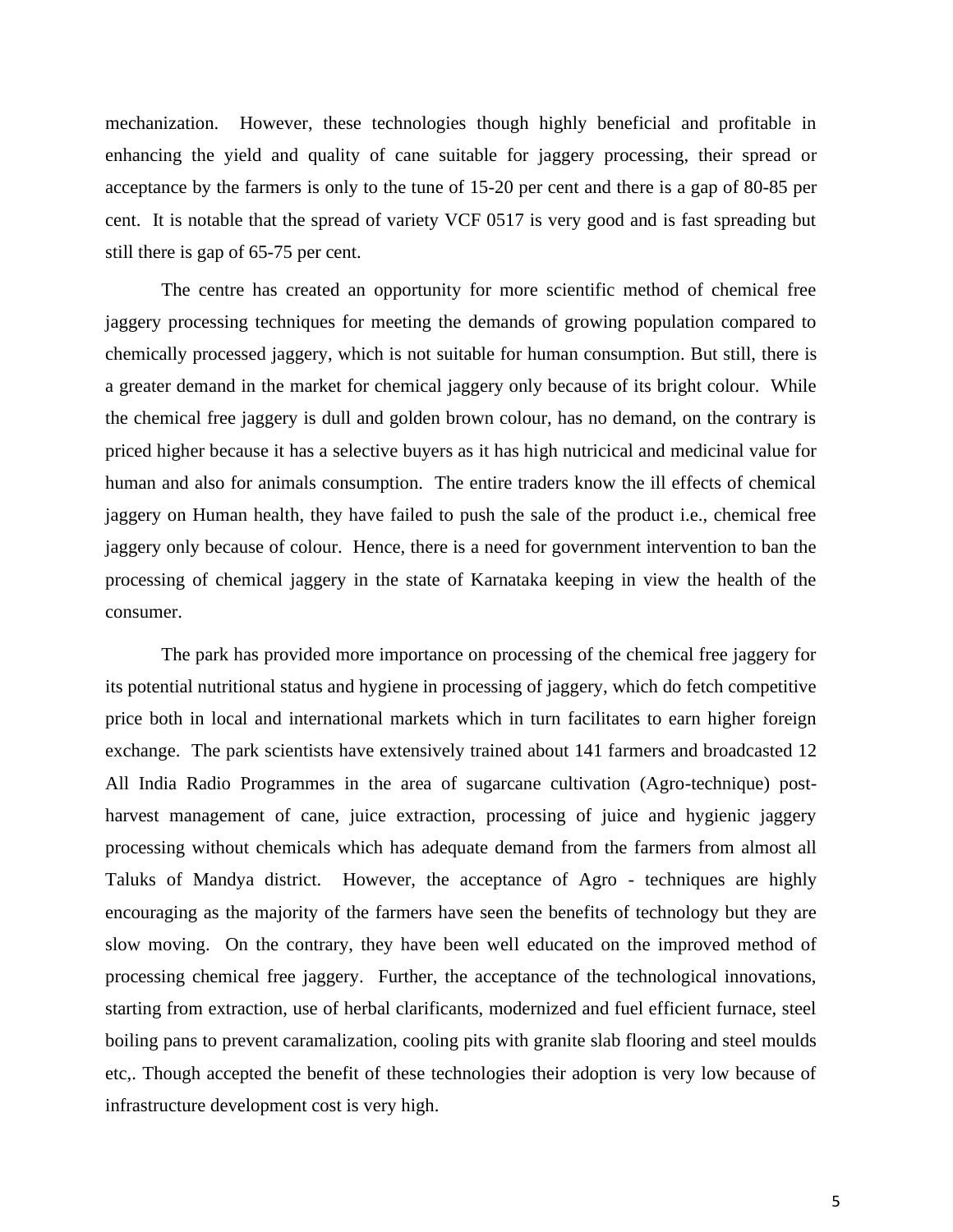Besides, they have also imparted training to departmental officials, college students and Farmers (1500) of southern Karnataka on all aspects of sugar cane cultivation for chemical free jaggery processing.

The Steam boiling unit (Fig -5.18.1) established recently for processing of chemical free jaggery at a cost of about Rs. 35 lakhs is yet to be standardized for processing of jaggery. The scientists of Jaggery Park should immediately should standardize and activate at the earliest without any further delay for its utility for the betterment of farming community, which is a unique one in processing high quality jaggery in meeting the international standards besides fuel efficiency (20%) and labour efficiency (50%).

The park has initiated a process of popularizing the chemical free jaggery technology through public private partnership (PPP) model. It is a good effort in right direction, for utilizing the infrastructure created by Government of Karnataka for the benefit of jaggery farmers as well as growing population for providing sweetener. However, the project is still at infancy and needs more time to assess the impact of such a model, because of three years consecutive drought in Cauvery command area leading to drop in production and productivity of sugarcane.

As of today, the existence of park is highly relevant to Mandya because of following reasons viz., consequent to urbanization and industrialization of Cauvery command area, unstabilized market for cereals, pulses and vegetables leading to indebtedness of the farming community besides non availability of farm labour and erratic electricity supply, the farmers have shifted from cultivation of food crops to a commercial crop like sugarcane in order to improve their economic status and livelihood security. Consequent of non-availability of improved technology in the field of sugarcane research and jaggery processing to the farming community, the jaggery processing and production has comedown drastically. Therefore, this is the only institute specifically meant for carrying out above said research. In addition, the park has a potential to develop appropriate Standard technologies to harness off seasonal jaggery processing in the Cauvery Command area which is unique in entire Southern Plateau and needs to be enchased.

The jaggery park established by UAS (Dharwad) at Mudhol and Sankeshwar are the replica of jaggery park of Mandya. The technological interventions and dissemination made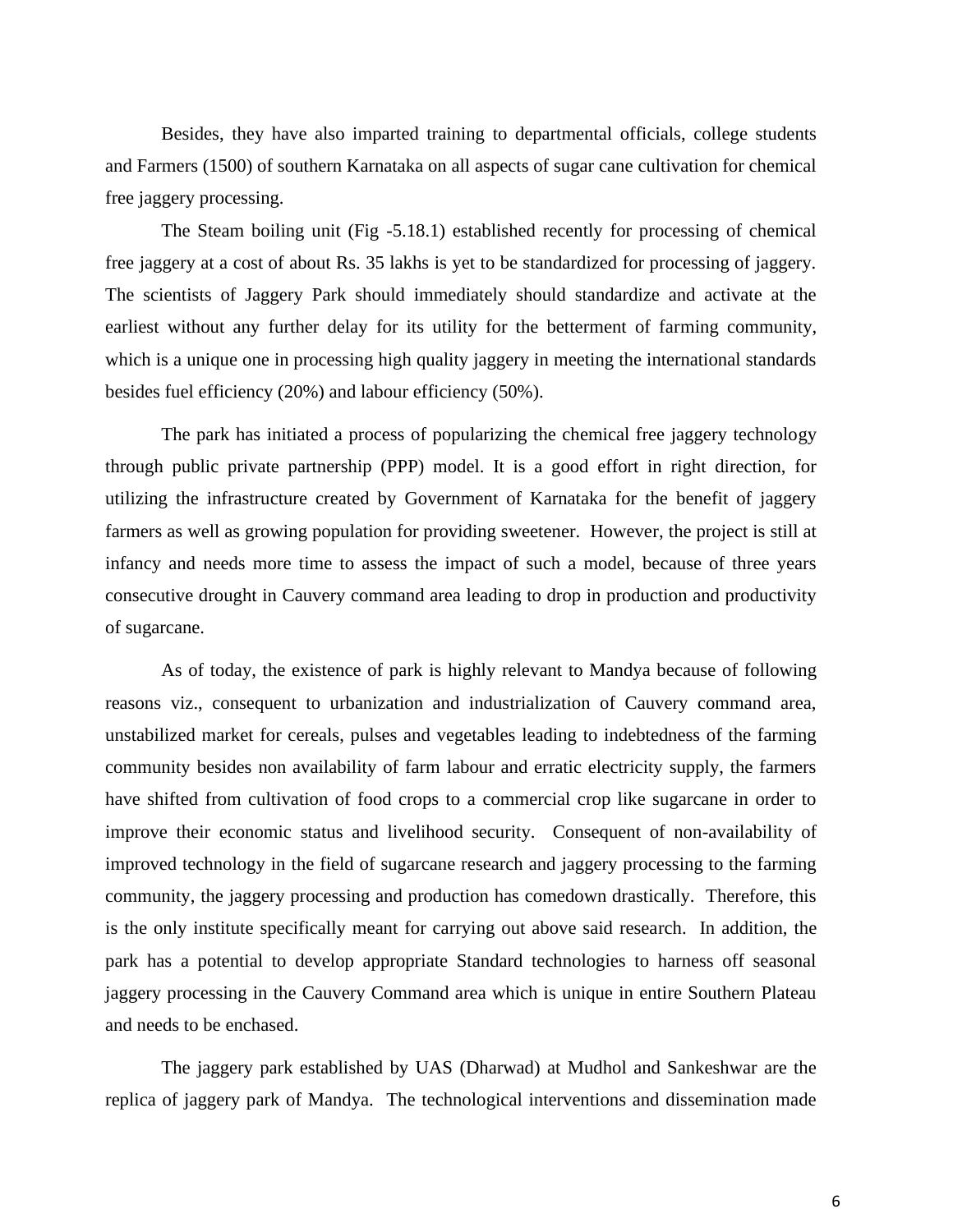by this center with regards to sugarcane varieties, agro techniques to enhance sugar recovery and cane yield, farm mechanization and exportable organic jaggery processing techniques have been ably demonstrated to the farming community of Northern Karnataka. The public private partnership (PPP) Model adopted at Mudhol is also a good model and continued its growth as long as was supported by RKVY funding (Subsidy). No sooner, the RKVY support was withdrawn, the progress of the PPP model has come to stand still or moving at a low profile.

The park at Mudhol and Sankeshwar, though have developed good Agro-techniques, the adoptability of the technology by the stake holder is only to the tune of 15-20 per cent except the technology of organic jaggery processing which has been scaled up not only in meeting the local needs and demand but also resulted in increased exportability of organically processed jaggery to many countries. Here too, the park has inadequacy of technical manpower in respect of jaggery processing and post-harvest management which was observed during our visit to the park which was managed by only 2 semi-skilled field assistants who did not have any required qualification on the issue relating to organic jaggery processing and post-harvest management on scientific basis, but with only mear experiences and observations of the skilled labour . Hence, there is need for rejenuvating the activities at the earliest by the university authorities for benefits of farming community of Northern Karnataka.

The survey information compiled reveals that (more than 50%) of farmers are small and marginal with land holding of 5 acres and 90% of them are living in Kaccha houses, almost all the farmers are well aware of the suitability of soil for cultivating sugar cane. They grow sugarcane and supplied to jaggery units because they get quicker and high price for sugarcane than sugar factories. Further, they have also expressed that the area of sugarcane cultivation though did not increased due to training program undergone by the farmers at park but there was a definite and significant improvement in the productivity of sugarcane. However, more than 50% of the farmers have expressed their dissatisfaction for nonavailability of soil testing facilities at Jaggery Park, though the jaggery park has the excellent laboratory facilities established by utilizing RKVY fund for soil, sugarcane, and jaggery. About 63% of the farmers they stated that they select the verity, fertilizer application and chemicals based on their own experiences and only about 11% carry out scientific method of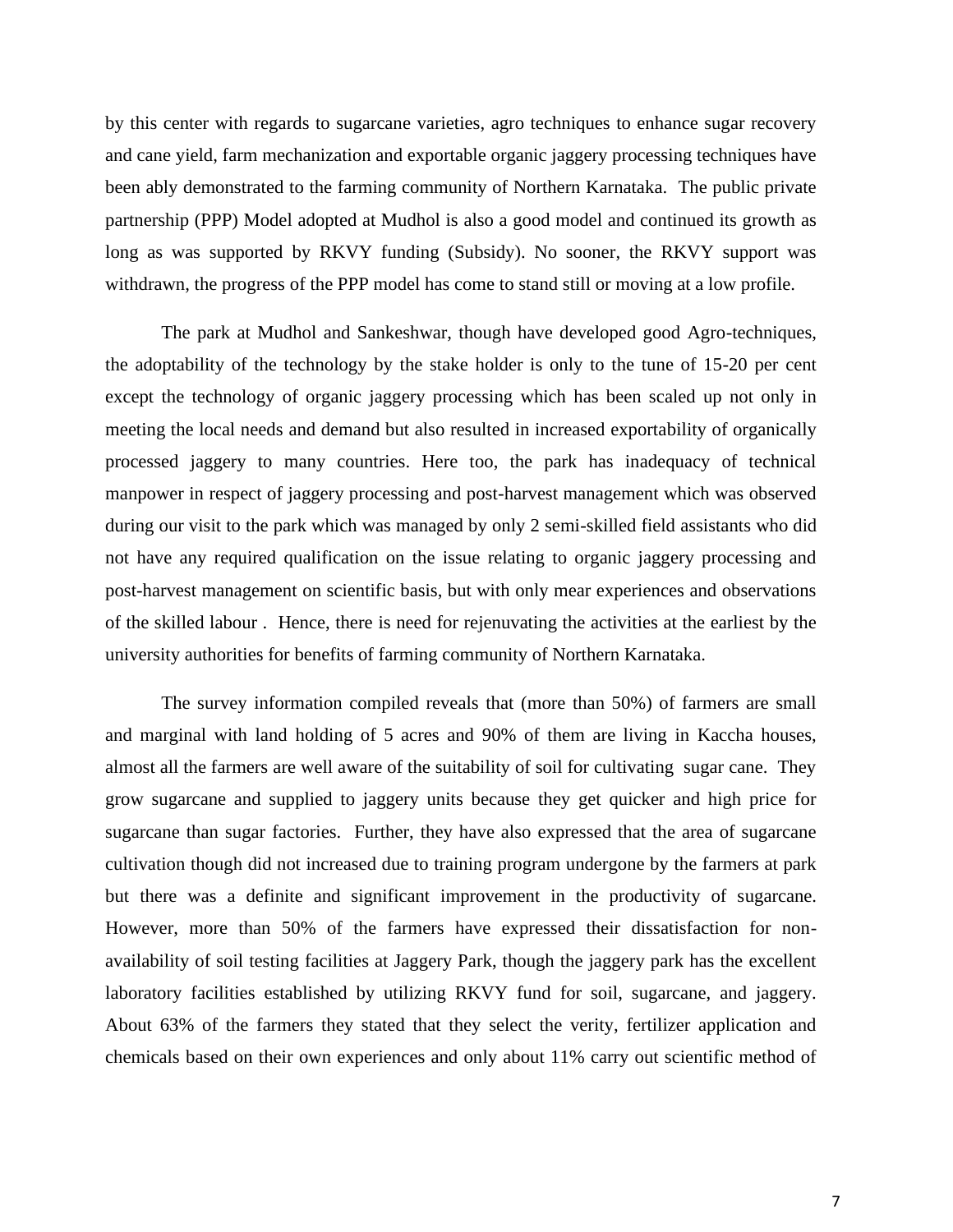sugarcane cultivation, indicating a gap in extension. More so training on sugarcane cultivation, jaggery processing in context of today's demand.

It is a well-known fact that the jaggery quality is also dependant on sugarcane verities they cultivate and the survey has revealed that verity Co 62175, Co86032, are the best verities with regard to tonnage and jaggery recovery. A sugar rich verity which has both tonnage as well as highest sucrose which is being forcefully recommended as a high potential for cultivation of this verity. As on today only (16%) the farmers have adopted this technology and needs to be up scaled as the earliest.

About 65% of the farmers have expressed that they are in need of financial assistance for cultivation of sugarcane. Further, it is known that 60% of the farmers transport the cane to the jaggery units through bullock carts leading to tonnage loss deturation in Juice quality and poor recovery, these needs to be looked into.

In principle, the juice extraction processing, furnace, chimney, boiling pans and moulding units play a phenomenon role in jaggery quality and yield. It is about 95-98% of jaggery processors do not possess any improved equipments of jaggery processing and are outdated models and unhygienic. Hence, there is a greater and urgent need for modernization of scientific chemical free jaggery processing, should be the one of the mandate of Industries and Commerce Department besides, Agriculture Department.

The juice requires clarificants agents to get colour, crystallize structure, hardness, hygienic jaggery. The same can be obtained by using organic clarificants and calcium (Annexure) on the contrary it is observed that the processors are using chemical clarificants though not recommended at a particular level wherever necessary (Annexure) but are being used liberally or indiscriminately only to get the bright colour for which there is a market demand. Besides, 93% processors are also using industrial chemicals **(Sodium Formaldehyde Sulphoxylate (Sulpholite/decolite)** an industrial textile bleaching agent (Annexure. 4) for bleaching the jaggery which has quick disposal in the market but it is highly deterimental to the health of the consumer and should be banned with immediate effect.

The study also revealed that both the institutes (UAS B and (UAS D) have not made much progress with regard to diversifying the jaggery products except restricting themselves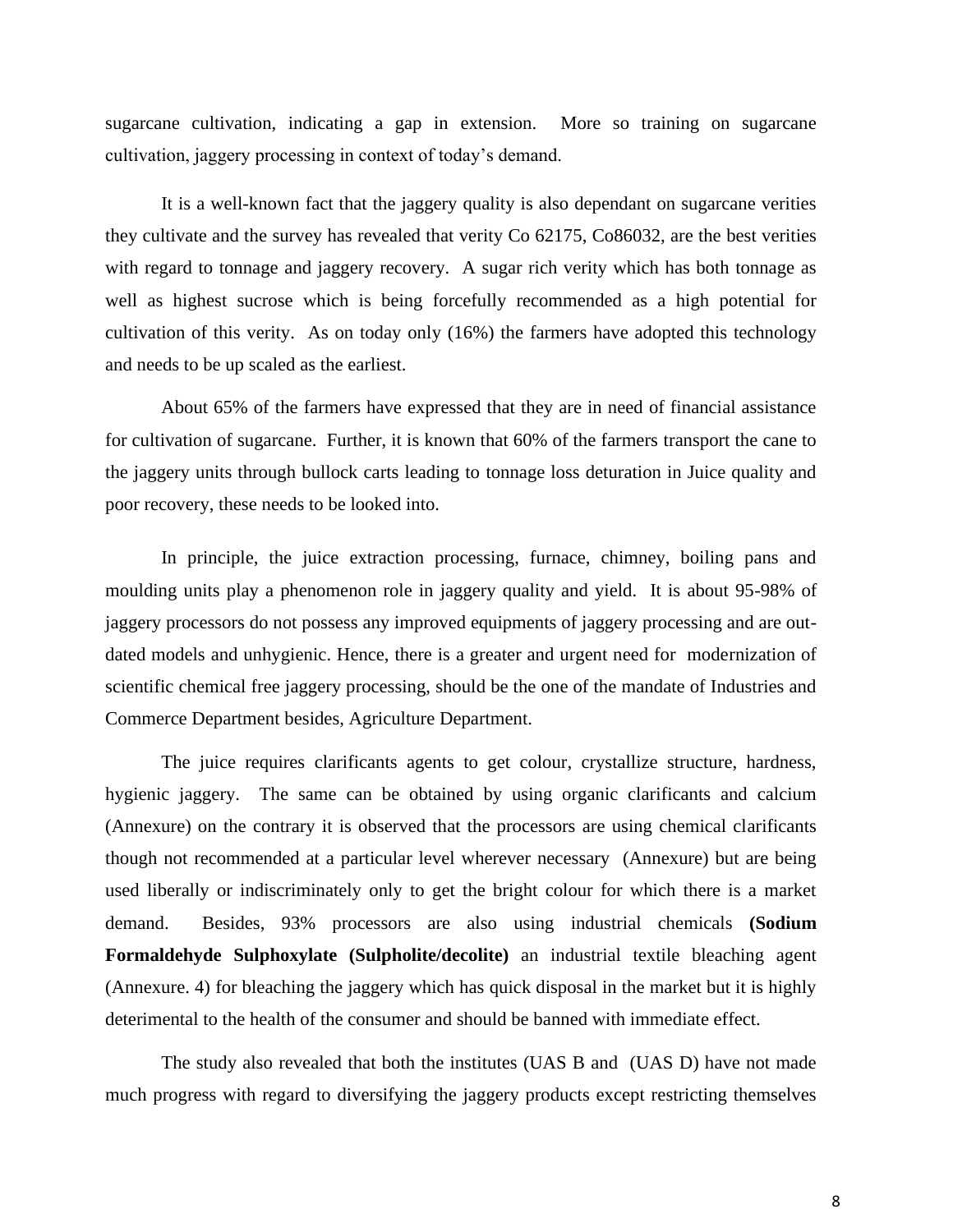to three major products like jaggery solid, liquid and powder forms. However, the diversified product of jaggery has great potential for export, the outcome of these institutes are not proportionate to the amount spent on research.

About 54 per cent of the consumer are employed and 30 per cent are agriculturist almost all the consumers are well aware of the knowledge on chemical free jaggery but preferred to buy the chemically processed jaggery because its price is low in the market besides it has attractive bright colour, which is not desirable in health point of view in addition they have also revealed that they know only one type of jaggery i.e. solid jaggery but not the other forms jaggery (Liquid and powder) indicating a gap in transfer of knowledge to the consumer by the jaggery park Scientists in the study area. Further, it is not worthy to state that on an average 10 to 20 kg of jaggery is consumed in a year by spending of Rs. 500-1000 annually which indicates a good market potential.

Hence, it is essential to modernize and to develop organic clarificants ready to use vegetable clarificants for quality of jaggery production to meet the consumer demand, export potential and health.

It was observed that jaggery is marketed in APMC yard, Mandya, is exclusively meant for disposing jaggery. The APMC yard is monopolized by traders and middlemen. As of today, there is no exclusive market for chemical free jaggery. The jaggery is being disposed based on colour and not on quality parameters. However, there exists a better scope if a separate provision is made for chemical free jaggery which is having high sucrose besides medicinal value, keeping quality and export potential. The same was expressed by the traders (**95%**) themselves. To encourage this, there is need for e-marketing, though this system was introduced earlier, the concept has been withdrawn with greater protest from the traders as it was evident during the survey. The traders (**90%**) are also well aware of the ill effects of chemical jaggery and they too encourage chemical free jaggery but for the consumer's preference for bleached white colour jaggery rather than golden yellow colour of chemical free jaggery.

The socio-economic impact of jaggery cottage industry may not be ruled out easily because of its contribution in rural development and monitory benefits to cane farmers. It is a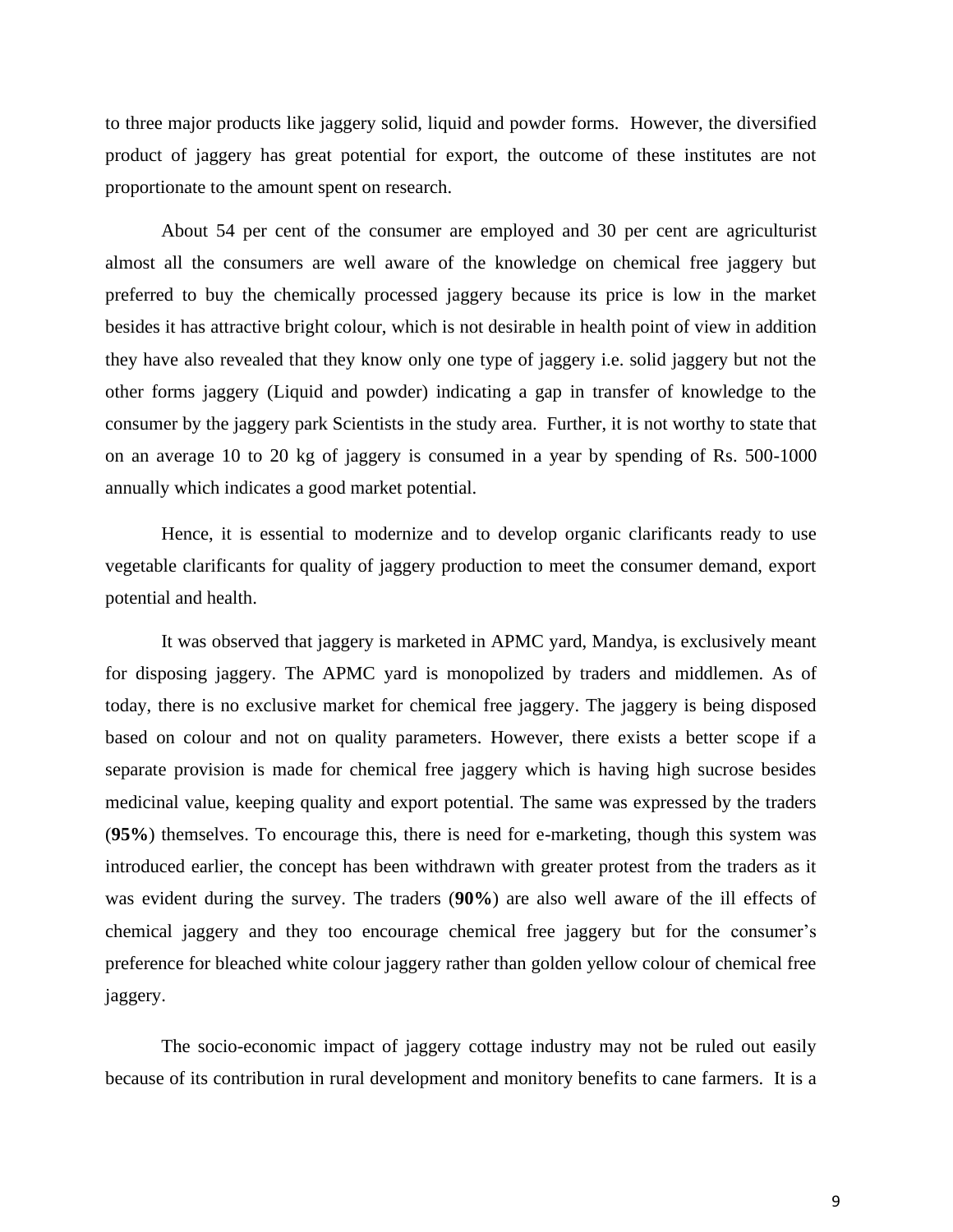labour intensive cottage entrepreneurship managed by semi and skilled workers at cheaper wages, providing employment avenues to number of rural workers and also restricts urban migration. The growers may harvest sugarcane crop as per their own convenience for its supply to jaggery units, get early payment and plan for next crops. If cane farmer are willing to supply it to sugar mills they depend on cane supply indent availability (cutting order). On the other hand they get payment immediately for cane supply to jaggery units. This cottage industry does not require sophisticated technologies as it uses indigenous processing equipment. They make diversified products such as solid jaggery, liquid jaggery and powder jaggery as per market demand and price by utilizing same machinery. The jaggery product helps in fulfilling the food and nutritional requirements in rural areas. Hence, it is paramount to develop efficient techniques for modernization of jaggery as a cottage industry to make them economical and profitable enterprises to face monopolistic challenges of sugar lobby and safeguard interests of millions of cane farmers.

Technological innovations for resurgence of jaggery would definitely have to go a long way in strengthening rural economy. Its resurgence would be essential for minimizing sweetener sole dependency on white sugar production. Besides, it is growing awareness amongst the consumers towards nutritious food items in our society which may reverse the currently rising trend of sweetener consumption in the form of refined sugar and declining trend in jaggery demand. Its creativity processing, hygiene, quality control, innovative packaging and storage may have some momentum and open additional income and employment avenues to rural youth. The technological advancement in juice recovery, heating and organic clarificants has scope for improving the efficiencies and address the issues of optimal by products utilization.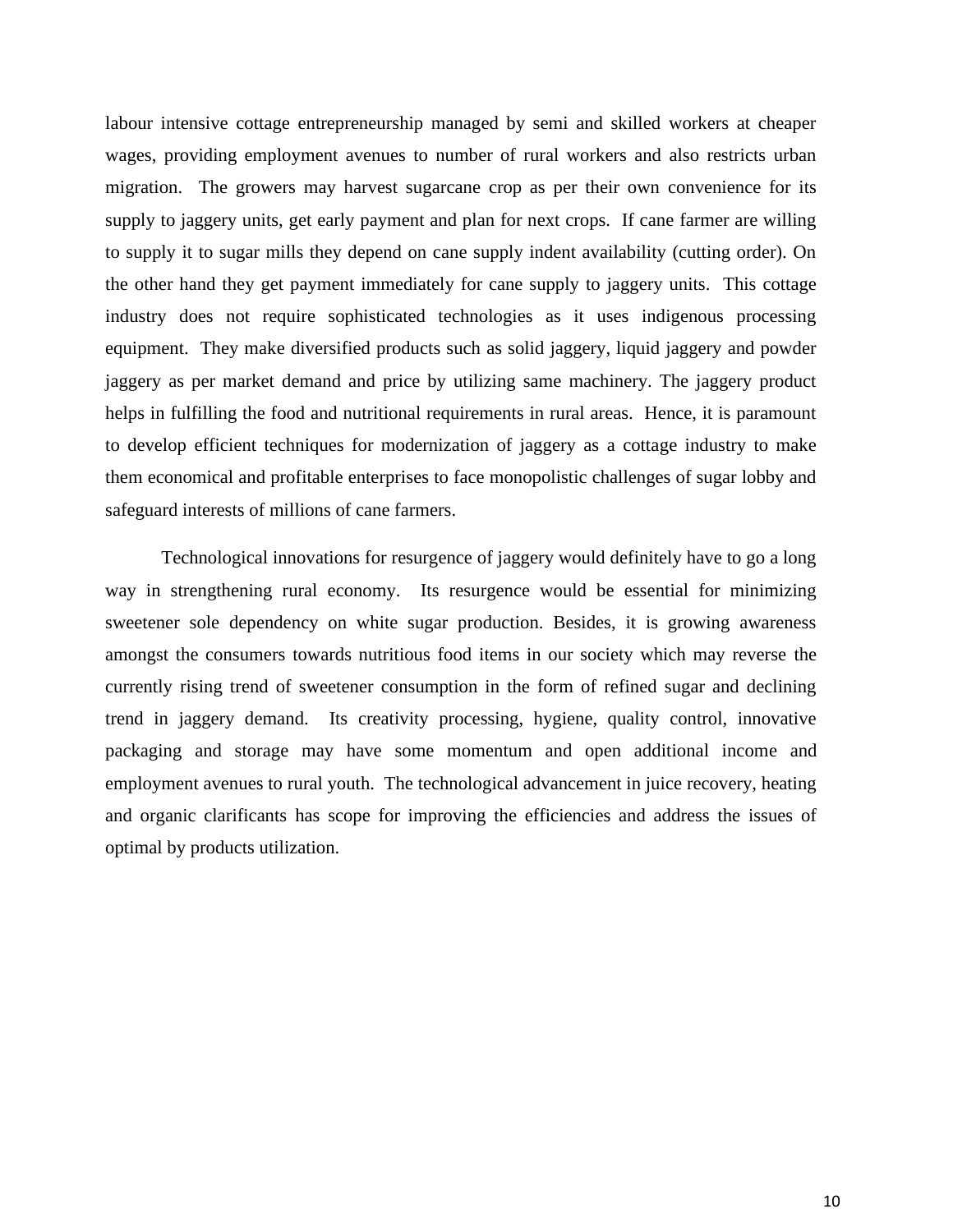| SI              | <b>Evaluation questions (Inclusive and</b>                                                                                                                                                                                                                                                                                                                                              | <b>Findings</b>                                                                                                                                                                                                                                                                                                                                                                                                                                                                                                                                                                                  |
|-----------------|-----------------------------------------------------------------------------------------------------------------------------------------------------------------------------------------------------------------------------------------------------------------------------------------------------------------------------------------------------------------------------------------|--------------------------------------------------------------------------------------------------------------------------------------------------------------------------------------------------------------------------------------------------------------------------------------------------------------------------------------------------------------------------------------------------------------------------------------------------------------------------------------------------------------------------------------------------------------------------------------------------|
|                 | not exhaustive):                                                                                                                                                                                                                                                                                                                                                                        |                                                                                                                                                                                                                                                                                                                                                                                                                                                                                                                                                                                                  |
| $\mathfrak{1}.$ | chemical<br>free<br>Has<br>the<br>Jaggery<br>preparation unit, the Jaggery Park<br>V.C. Farm, Mandya and the trainings<br>provided by it in making chemical<br>free Jaggery made any impact on<br>Jaggery<br>unit<br><b>APMC</b><br>owners,<br>Merchants<br>and<br>with<br>consumers<br>regards to going in for only chemical<br>free Jaggery production, Marketing<br>and consumption? | Yes.<br>About 95% of traders state that chemical free jaggery<br>though dull in colour, tastes good while chemically<br>processed jaggery is having salty with lesser<br>sweetness besides sulphur smell and poor keeping<br>quality.                                                                                                                                                                                                                                                                                                                                                            |
| $\overline{2}$  | Are the Jaggery sellers and its consumers<br>aware about the fact that chemicals are used<br>in making Jaggery? Are they aware of the<br>chemicals used and/or its ill effects on<br>human health?                                                                                                                                                                                      | Jaggery sellers know the fact of liberal use of<br>chemicals during the processing of jaggery to impart<br>white colour which is market driven. While majority<br>of consumers do not know about the use of harmful<br>chemicals in processing of jaggery. The traders are<br>fully aware of ill effects of chemicals used in jaggery<br>processing. On the contrary the consumers do not<br>know the ill effects of chemically processed jaggery<br>thus, there is an urgent need to bring awareness to the<br>public through mass media. (Doora Dharshan, All<br>India Radio, News Paper etc.) |
| 3               | Does chemical free Jaggery have a different<br>taste or appearance than usual Jaggery<br>prepared with the usage of chemicals?<br>(perception of Jaggery users may be used to<br>answer this)                                                                                                                                                                                           | Yes.<br>Chemical free jaggery taste is liked by the consumers<br>which has good taste but dull golden colour which do<br>not attract the consumers but still fetches higher price<br>in the select markets compared to chemically<br>processed jaggery which has attractive white colour<br>with high demand in APMC market in spite of its ill<br>effects on human health.                                                                                                                                                                                                                      |
| 4               | Are the Jaggery sellers and its consumers<br>paying or willing to pay a higher price for<br>chemical free Jaggery? If no, why not? If<br>yes, what percentage more than the price of<br>usual Jaggery are they paying, and what is<br>the scope further in willingness to pay, for                                                                                                      | Yes.<br>Both sellers and consumers are ready to pay higher<br>price for chemical free jaggery because of its<br>chemical free nature, high quality, taste and keeping<br>quality. On the contrary the jaggery to the market is                                                                                                                                                                                                                                                                                                                                                                   |

## *Table 01: Evaluation questions and sub questions:*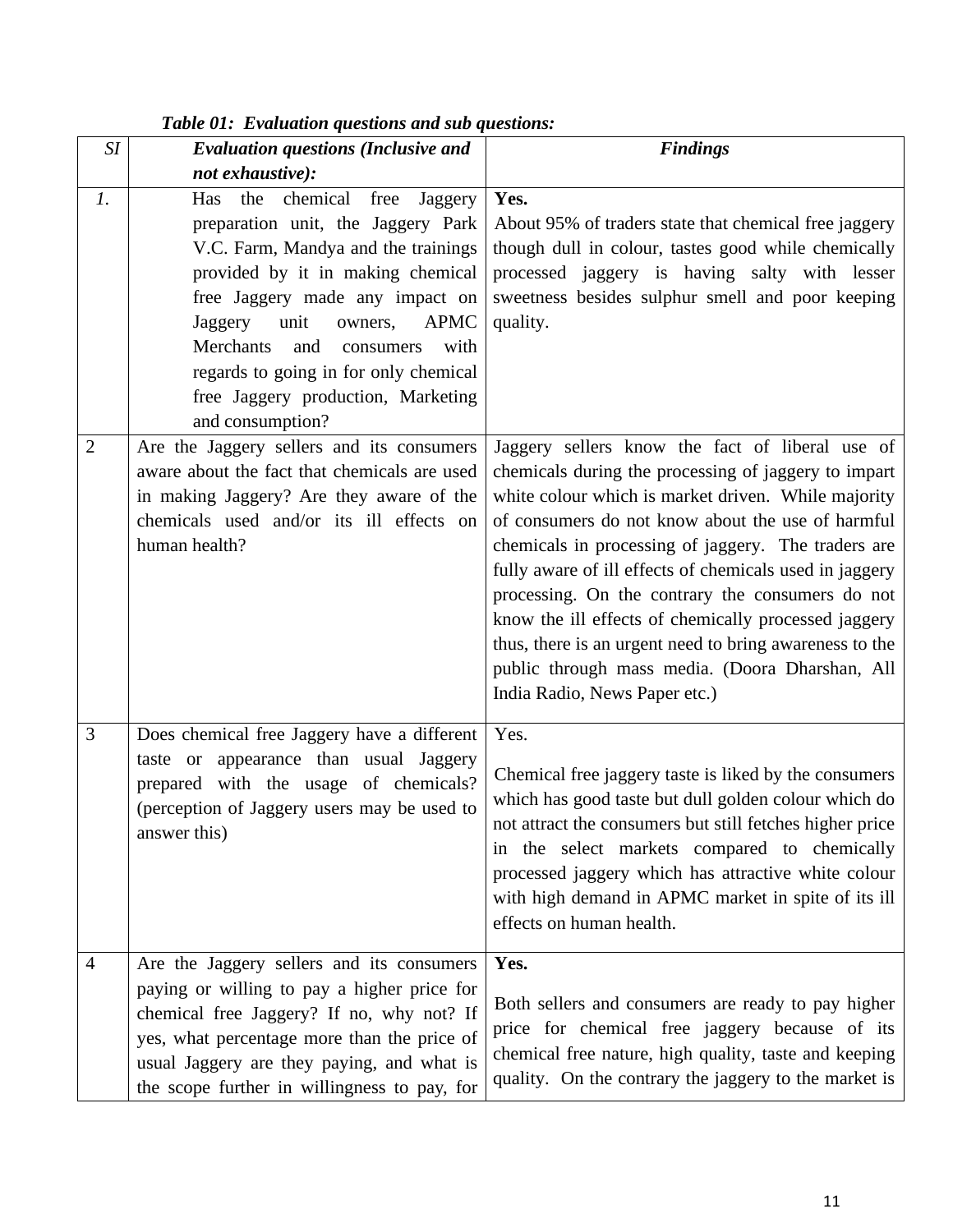|   | chemical free Jaggery?                                                                                                                     | in short supply and needs to be up scaled.                                                                                                                                                                                                                                                                                                                                                                                                                                                                                                                                                                                                                                                     |
|---|--------------------------------------------------------------------------------------------------------------------------------------------|------------------------------------------------------------------------------------------------------------------------------------------------------------------------------------------------------------------------------------------------------------------------------------------------------------------------------------------------------------------------------------------------------------------------------------------------------------------------------------------------------------------------------------------------------------------------------------------------------------------------------------------------------------------------------------------------|
| 5 | What are the hygiene issues in the Jaggery<br>making units existing in the surroundings?                                                   | At present the jaggery units of farmers engaged in<br>preparation of jaggery are producing jaggery under<br>most unhygienic conditions. The units have kaccha<br>housing with mud flooring and tiled house with<br>opening from all ends. As a result, insects (ants,<br>cockroach, honey bees and wasps), rodents etc., will<br>invade into the units making the jaggery so prepared<br>unfit for consumption. The juice conveyance is in the<br>open ducts which attracts insects and microbes.<br>Overall ambience is under most unhygienic condition<br>which is prone to easy contamination besides jaggery<br>moulding units that is in the cooling pit the<br>maintenance is unhygienic |
| 6 | Is hygiene in the Jaggery Park certainly and<br>surely better than the Jaggery making units<br>existing in the surroundings?               | Yes.<br>Jaggery park maintenance is highly hygienic. Indeed,<br>the park is having food grade steel crusher, food<br>grade stainless steel tank and food grade stainless<br>steel boiling pans besides, a cooling pit with granite<br>flooring. In addition, only organic clarificants are<br>being used to remove the scum and improve the<br>quality of jaggery.                                                                                                                                                                                                                                                                                                                             |
| 7 | What are the views of Jaggery making unit<br>owners on using chemical clarificants vis a<br>vis herbal clarificants in Jaggery processing? | At present, the jaggery prepared in the farmers<br>jaggery unit is sold through APMC. The demand is<br>for pure white bleached jaggery in APMC. As a<br>result, the farmers prefer to prepare white bleached<br>jaggery which can be done only through the use of<br>chemicals. Use of unripe, over aged and lodged<br>sugarcane for jaggery preparation which necessitates<br>the use of chemicals for easy removal of scum to<br>give a bleached colour to jaggery. That is why<br>farmers prefer to use chemicals in jaggery<br>processing. Some farmers also use herbal clarificants<br>in addition to chemical clarificants.                                                              |
| 8 | What are the opinion of Jaggery sellers and<br>consumers of Jaggery about using herbal<br>clarificants in Jaggery processing?              | Jaggery sellers as well as consumer strongly<br>recommend only for use of herbal clarificants which<br>is good for health point of view.                                                                                                                                                                                                                                                                                                                                                                                                                                                                                                                                                       |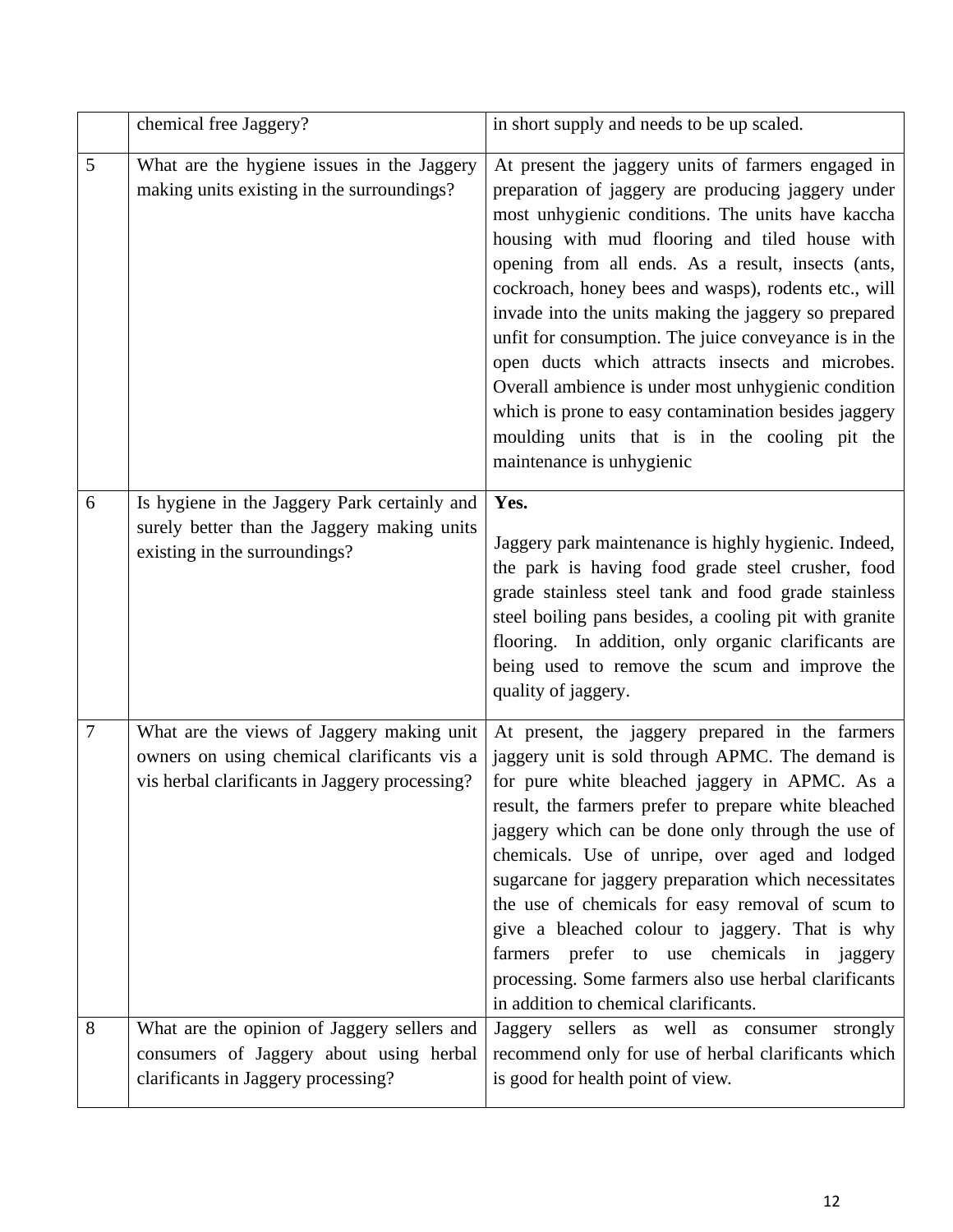| 9  | Does chemical free Jaggery have a longer                                             | Yes.                                                                                               |
|----|--------------------------------------------------------------------------------------|----------------------------------------------------------------------------------------------------|
|    | shelf life than usual Jaggery prepared with                                          | chemicals like sodium<br>Use of<br>hydrosulphite                                                   |
|    | the usage of chemicals? If yes, how much                                             | formaldehyde<br>(hydros),<br>sodium<br>sulphaxilate                                                |
|    | longer or shorter and why?(perception of                                             | (safolite), sodium bicarbonate (baking soda) sodium                                                |
|    | Jaggery users may be used to answer this)                                            | carbonate (washing soda) by virtue of sodium                                                       |
|    |                                                                                      | chemicals makes the jaggery more hygroscopic.                                                      |
|    |                                                                                      | Depending on the season and relative humidity in the                                               |
|    |                                                                                      | atmosphere jaggery absorbs moisture which makes it                                                 |
|    |                                                                                      | watery as a result of inversion of sucrose. Hence, the                                             |
|    |                                                                                      | shelf life of chemical jaggery (30-45 days) is less                                                |
|    |                                                                                      | than chemical free jaggery (90-100 days).                                                          |
| 10 | What has been the production, sale and                                               | Though the products like liquid jaggery, powder                                                    |
|    | utilization pattern of powdered Jaggery,                                             | jaggery are having high quality with higher sugar                                                  |
|    | Liquid Jaggery and Jaggery made into                                                 | content, the cost of production is on the higher side.                                             |
|    | unique shapes and sizes?                                                             | However, due to its good keeping quality and ease of                                               |
|    |                                                                                      | the usage, products need to be encouraged through                                                  |
|    |                                                                                      | proper extension methodologies and government                                                      |
|    |                                                                                      | incentives.                                                                                        |
| 11 | Which<br>districts<br><b>States</b><br>and<br>(outside)                              | The major states procuring chemical free jaggery                                                   |
|    | Karnataka and in Karnataka) are the main                                             | park<br>from<br>are<br>Rajasthan,<br>Gujarat,<br>jaggery                                           |
|    | of chemical free<br>purchasers<br>Jaggery                                            | Maharashtra, Kerala, Andra Pradesh, West Bengal                                                    |
|    | produced in the Jaggery Park?                                                        | and Orissa.                                                                                        |
|    |                                                                                      |                                                                                                    |
| 12 | Which Sugarcane varieties are better for<br>Jaggery making from the point of view of | The varieties viz., VCF 0517, Co 86032, Co 8371<br>and Co 92005 have been found to be suitable for |
|    |                                                                                      |                                                                                                    |
|    | Jaggery yield and quality as per Jaggery<br>making unit owners of Mandya?            | jaggery preparation from the point of view of jaggery<br>yield and quality.                        |
|    |                                                                                      |                                                                                                    |
| 13 | Is there a control mechanism (legal and                                              | Yes.                                                                                               |
|    | procedural) for checking the usage of                                                | Food safety and Standards Authority of India                                                       |
|    | harmful chemicals in the making of Jaggery                                           | (FSSAI) under the Ministry of health Government of                                                 |
|    | and the hygiene aspect in the process of                                             | India is authorized to make inspection to jaggery                                                  |
|    | making Jaggery? If not, what mechanism can                                           | units on hygiene aspects and take legal action if units                                            |
|    | be suggested? Please elaborate.                                                      | do not comply.                                                                                     |
| 14 | Please detail a few tests that can be done at 1.                                     | While preparing coffee or tea, during boiling of                                                   |
|    | home to check whether the Jaggery one is                                             | milk if chemical jaggery is added to milk, it will                                                 |
|    | using is chemical free or not.                                                       | spoil the milk whereas in chemical free jaggery                                                    |
|    |                                                                                      | this will not happen.                                                                              |
|    |                                                                                      | If jaggery is of pure bleached white colour,                                                       |
|    |                                                                                      | apparently it is chemical jaggery.                                                                 |